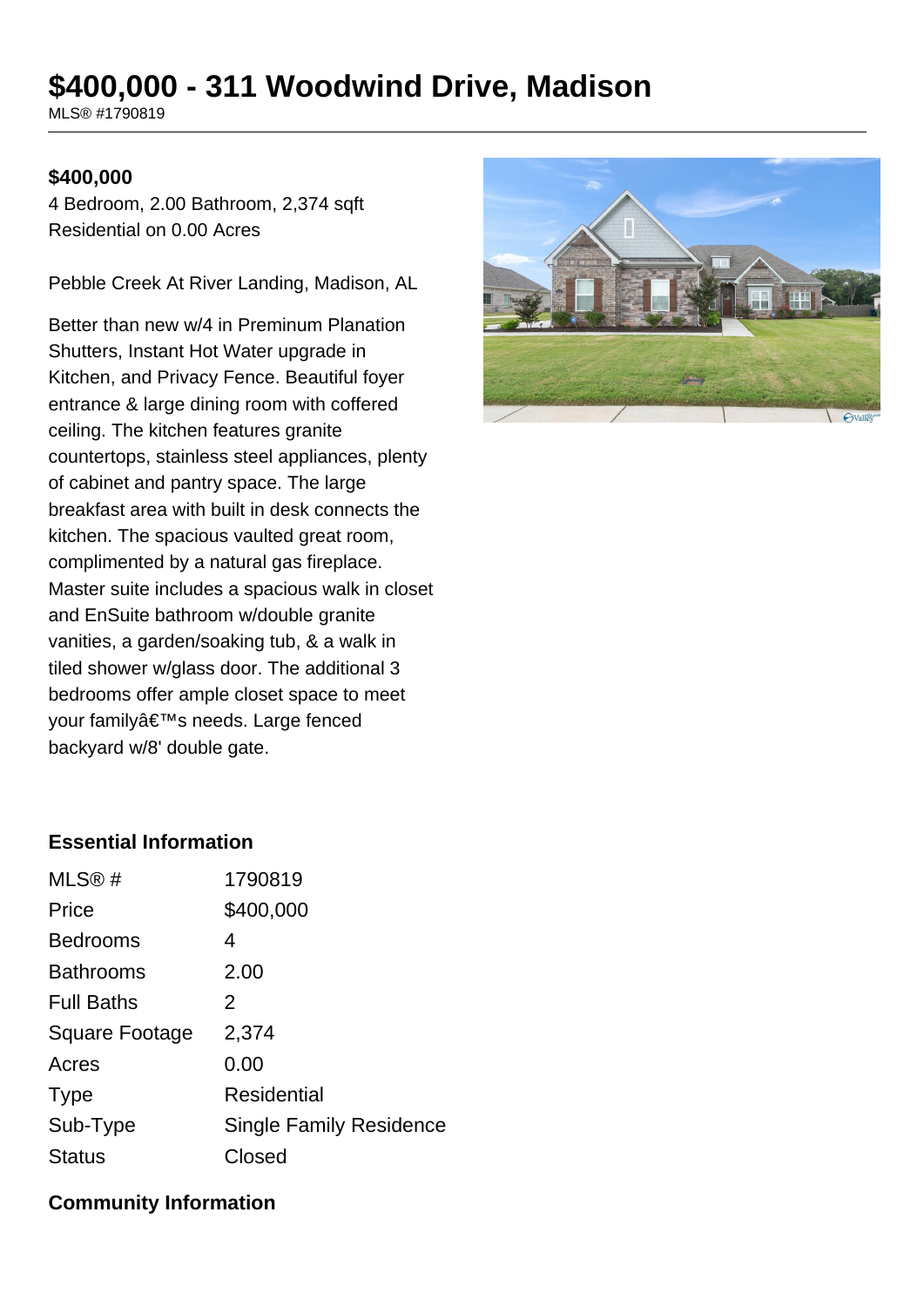| <b>Address</b>           | 311 Woodwind Drive                                                         |
|--------------------------|----------------------------------------------------------------------------|
| Subdivision              | Pebble Creek At River Landing                                              |
| City                     | Madison                                                                    |
| County                   | <b>MADISON</b>                                                             |
| <b>State</b>             | AL                                                                         |
| Zip Code                 | 35756                                                                      |
| <b>Amenities</b>         |                                                                            |
| <b>Utilities</b>         | <b>Underground Utilities</b>                                               |
| Parking                  | Attached, Garage Faces Side, Three Car Garage                              |
| # of Garages             | 3                                                                          |
| <b>Interior</b>          |                                                                            |
| <b>Interior Features</b> | Low Flow Plumbing Fixtures                                                 |
| Appliances               | Disposal,<br>Water<br>Heater,<br>Dishwasher,<br>Gas<br>Microwave,<br>Oven, |

|                   | <b>Refrigerator, Security System</b> |
|-------------------|--------------------------------------|
| Heating           | Central 1, Electric                  |
| Cooling           | Central 1                            |
| Fireplace         | Yes                                  |
| # of Fireplaces   | 1                                    |
| <b>Fireplaces</b> | Gas Log, One                         |
| <b>Stories</b>    | One                                  |

## **Exterior**

|                 | Exterior Features Curb/Gutters, Sidewalk |
|-----------------|------------------------------------------|
| Lot Description | <b>Sprinkler Sys</b>                     |
| <b>Windows</b>  | Double Pane Windows                      |
| Foundation      | Slab                                     |

## **School Information**

| Elementary | Williams      |
|------------|---------------|
| Middle     | Williams      |
| High       | Columbia High |

# **Listing Details**

Listing Office Matt Curtis Real Estate, Inc.

**Walley** Properties marked with the NALMLS icon are provided courtesy of the North Alabama Multiple Listing Service, Inc. (NALMLS) IDX Database. All information provided is deemed reliable but is not guaranteed and should be independently verified. Compensation offer is made only to participants of the MLS where the listing is filed. Copyright NALMLS, Inc.